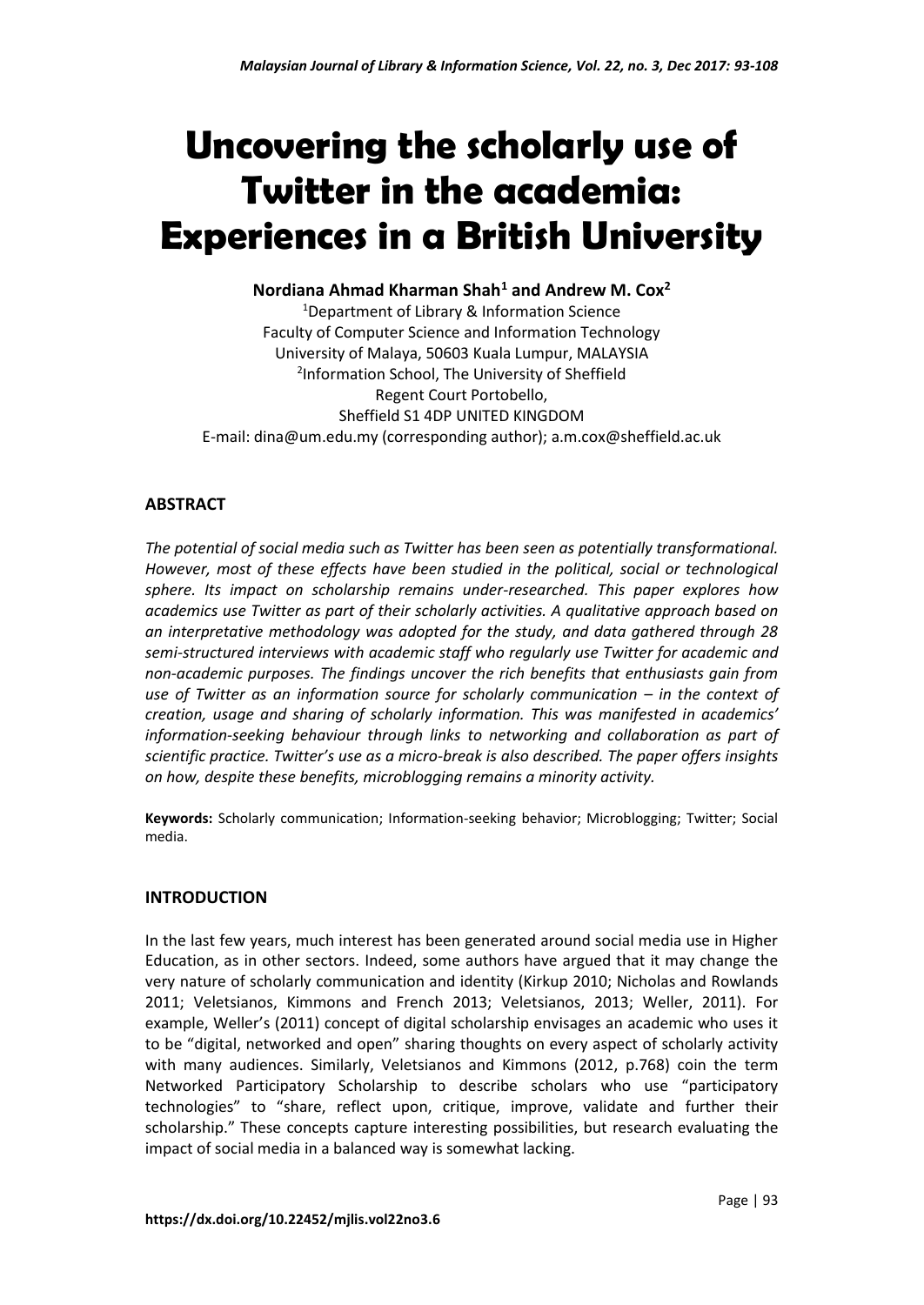Of social media platforms, Twitter is globally the second most popular, after Facebook (Wright et al. 2015). Similarly, in the academic context, a recent survey by Lupton (2014) found that Twitter was one of the most used forms of social media. Unlike Facebook it is a public network for professional activities, and not just for maintaining personal ties. Although messages are restricted to just 140 characters, Twitter can be used to share photos, videos and links, and users have been ingenious in how they have begun to make use of it in their practice.

A few empirical studies have been conducted to identify the benefits of microblogging for scholarly purposes. According to such research, some of the core uses of Twitter in the academic context are: as a channel to engage in professional and scientific conversations; as a backchannel to support communication at conferences; and as a means to enhance learning and teaching (Pearce et al. 2010; Pepe and Mayernik 2011; Veletsianos and Kimmons 2012; Veletsianos 2013). Twitter has also been found to be useful in connecting and maintaining networks among groups of practitioners and scholars and for developing professional learning networks (Alderton, Brunsell and Bariexca 2011; Dunlap and Lowenthal 2009; Greenhow and Robelia 2009; Trust et al. 2017).

Yet, in-depth, qualitative research of Twitter use in Higher Education for scholarly communication, particularly in the UK context is lacking. Many previous studies have either been broad surveys of social media use as a whole or small scale case studies, such as those investigating interesting pedagogic applications in a particular context. And despite the enthusiasm for social media like Twitter, actual take up of this platform in HE seems to be a minority activity. In this context, this paper explores how academics in a British university use Twitter as part of their scholarly activities.

The paper is set out as follows. It first reviews some of what we know from the literature about the impact on higher education of the use of social media and specifically Twitter. Then the interpretative, qualitative approach taken by the current study is outlined and data collection and analysis methods explained. The findings about academics' use of Twitter are then laid out, followed by a discussion of how it is used in scholarly communication. The conclusion explores the significance of the findings, its practical implications and proposes areas for further research.

# **LITERATURE REVIEW**

The introduction of Web 2.0 technologies and social media has opened up new possibilities for academics in all aspects of their work. They are a means for educators to engage, communicate with and teach students in a new way (Selwyn 2012; Greenhow and Gleason 2014). They are also considered to be a tool for professional development (Selwyn 2007). Social media has also become widely used in higher education for marketing, public relations and reputation management (Reuben 2008; Foroughi 2011; Lupton 2014). Most fundamentally, Lupton (2014) has argued that these technologies also seem to have the potential to refashion scholarly communication by creating new forms of connection and new conversations. This was also observed by Gu and Widen-Wulff (2010) in their study of Finnish university staff's scholarly communication and how it is influenced by social media.

A recent study (Nicholas et al. 2017) reported that social media platforms are beginning to have an impact, especially in the dissemination arena. One of the most common forms of social media used in academia is microblogging through Twitter (Lupton 2014; Page 2012;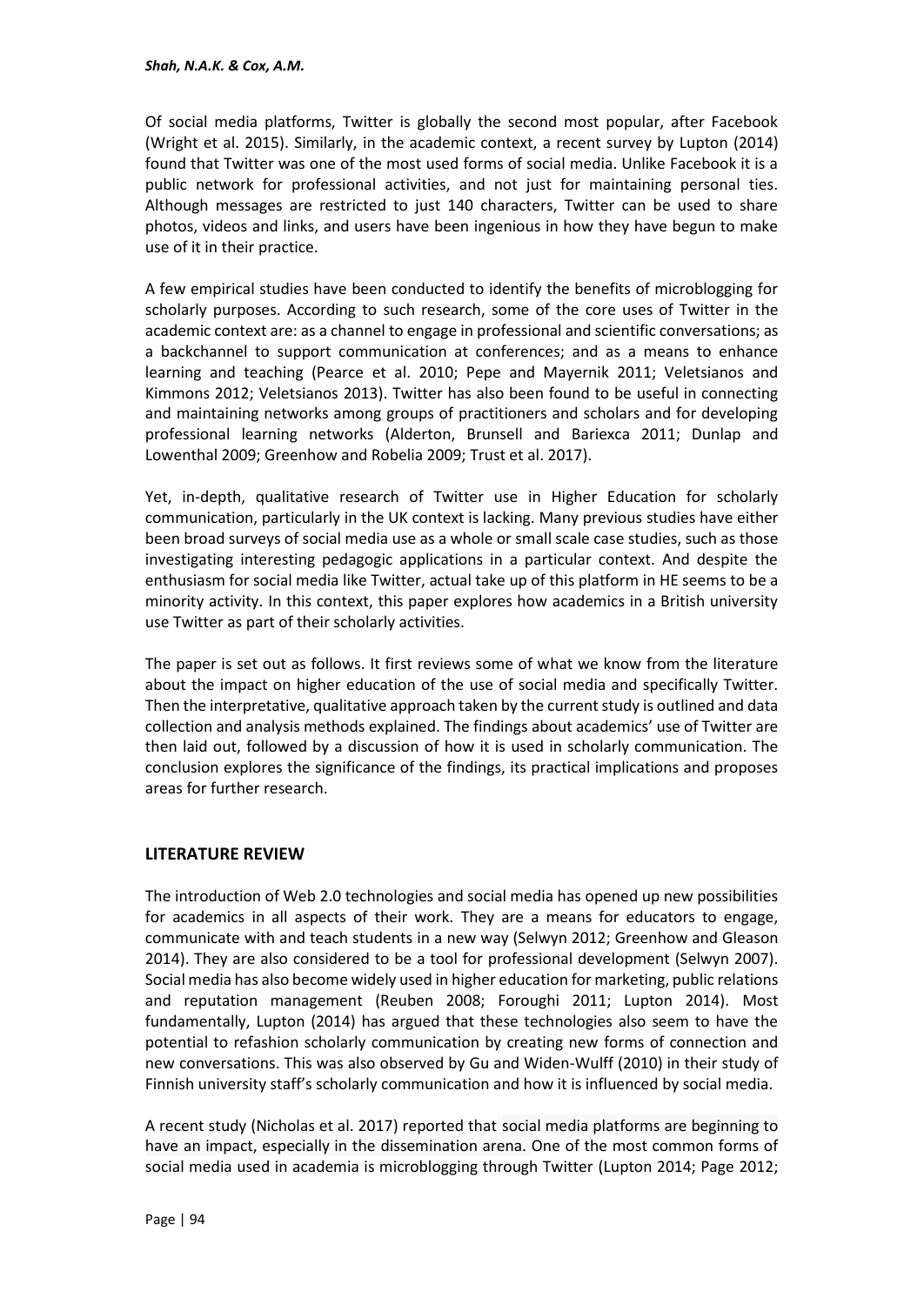Rowlands et al. 2011). Twitter is popular for immediate communication, with short messages of up to 140 characters being quick to read and to write (Ebner et al. 2010; Holotescu and Grosseck 2008). With its ability to include links to photos, videos and other online content, it is also a source of news and information. These features mark Twitter's difference with Facebook*,* which is more popularly used for establishing personal social networks rather than public discourse (Ebner et al. 2010; Ellison, Steinfield, and Lampe 2011). Such abilities make Twitter an ideal platform for scholarly communication in the digital era. However, this is not yet being fully exploited by academics and instances of Twitter use in this aspect have not yet been much studied.

Researchers investigating the use of microblogging by academics suggest that Twitter can benefit academics in various ways: as a platform for scholarly communication, to disseminate research and share information, for establishing contacts and networking, and the development of professional learning networks that enable academics to learn and collaborate with practitioners around the world (Letierce et al. 2010; Lupton,2014; Nicholas et al. 2013; Pearce et al. 2010; Priem and Costello 2010; Rowlands et al. 2011; Veletsianos 2011, 2013). Twitter can also help to establish scholars' profiles and expertise through giving them a digital presence (Veletsianos et al. 2013; Veletsianos 2011). Meanwhile, a number of studies have reported on students' learning experiences with microblogging and social media (Dunlap and Lowenthal 2009; Greenhow and Robelia 2009; Junco et al. 2011; Rinaldo et al. 2011; Selwyn 2009, 2012). The characteristics of interaction in Twitter align with constructivist and participatory pedagogies.

In his seminal study of postings by 45 active academic tweeters, Veletsianos (2011) identified seven different, but inter-related types of use. The commonest activity was sharing information, resources and media related to the scholar's subject. A related use was to draw attention to scholars' own professional activities and so directly constructing a digital identity. Academics also sought and gave help through Twitter, in conjunction with actively seeking or making connections. Another common use was as in teaching, usually to connect the class to those outside. Veletsianos sees academics' chatter on Twitter about personal interests as significant as a way of "living social public lives". Amplifying other social media presence was the final activity. These activities are related to both professional and personal activities, but the most fundamental impact is on the nature of scholarly communication. In fact, Parra et al. (2015) suggest that Twitter has gained popularity as an essential tool in establishing new links between and among scholarly communities through wider research dissemination.

In general, scholarly communication involves how academics share and publish their research outputs and outcomes to a wider academic community and beyond (Borgman and Furner 2002; Halliday 2001). Graham (2000) characterises it in three main stages: the communication in informal networks like social media, the initial public dissemination in conferences and preprints, and the formal publication of research in scientific journals (Graham 2000). This paper is particularly interested in the first stage of scholarly communication and the role of Twitter at this stage.

The extent to which the possibilities of social media have been realized is still unclear because of a lack of research (Lupton 2014; Veletsianos 2013). Some survey based studies suggest that while Twitter is one of the more popular social media tools in use by academics, it is still used by a minority, and often primarily for personal purposes (Pearson 2013; Tenopir, Volentine and King 2013). Nicholas et al. (2013) suggest that there is a gap between awareness and use, which leads to a host of questions that remain to be investigated.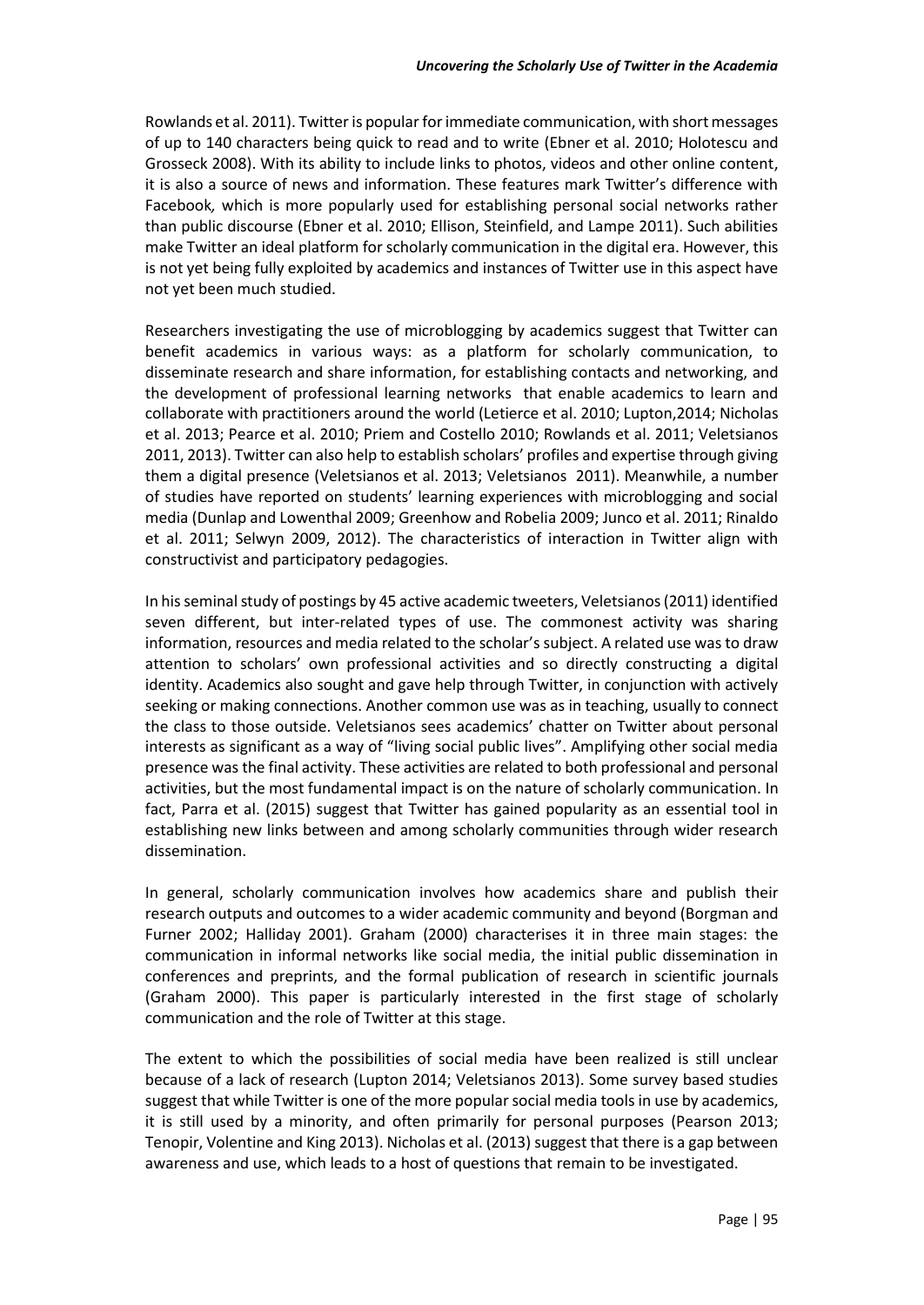Furthermore, the number of in-depth, qualitative studies of these emerging practices is still quite limited. Typically previous studies are of users' experiences were gathered in surveys and have often been about social media use as a whole, not microblogging specifically (Tenopir, Volentine and King 2013; Nicholas et al. 2013; Lupton 2014). Moreover, the insights gained by researchers regarding individuals' practices are reported only at the descriptive and statistical level (Kieslinger and Ebner 2011) that give a broad picture of what is happening rather than detailed explanation of why. The potential of social media such as Twitter has been dubbed as a transformative in political, social and technological lens, but how this relates to scholarly communication in academe brings about potential for research. For instance, although Holmberg and Thelwall (2014) have looked into the scholarly communication activities of academics from different disciplines in their use of Twitter, the very nature of their method meant they were not able to see the details and motives of such use.

# **OBJECTIVE AND METHOD**

The objective of this research is explore the experiences of academics in using Twitter particularly in how it shapes scholarly communication. Thus the guiding questions for the study were as follows:

- (a) What are the different ways academics engage in using Twitter?
- (b) How does the use of Twitter change the nature of scholarly communication?

Semi-structured interviews were the main method of data collection in this research. Interview questions asked about the participants' role in general and their use of Twitter, such as when and where they used it, especially on scholarly communication. The study used non-probability or purposeful sampling (Cohen et al. 2007; Creswell 2013) for its sampling strategy, and recruited academics that were actively engaged with Twitter. This sampling strategy is considered to be appropriate for a qualitative study that involves an in-depth interpretation of a complex social phenomenon (Creswell 1998). In this study recruitment occurred at several stages during the course of the research (Miles and Huberman 2010). Four types of sampling conditions were used for the main study: (a) criterion sampling; (b) snowball sampling; (c) recruitment on Twitter; and (d) recruitment emails. Participants were identified through searching Twitter, looking for those following the University and Departmental Twitter accounts, and contacts suggested by initial interviewees. A total of 28 academics from a British University who were active users of Twitter were recruited for the interview, consisting of 12 females and 16 males. There were eleven each from Social Sciences and Arts and Humanities; three from Science, Two from Medicine, dentistry and health; and one from Engineering. The university chosen is strong in both research and teaching and has a global reputation. It is positioned among the top ten of universities in the Russell Group of UK research intensive institutions and in the top 100 in the QS World University Rankings.

There were ten informants between 40-49 years old, the largest age group contributor for the study, followed by eight participants who were aged 30-39 years, seven aged 50 and above and three aged 20-29 years. Interviewees were selected on the basis of their having a Twitter account that was being used for professional purposes; that their account had been registered for at least a year; and that they had to be posting regularly, defined as posting at least one tweet per week. An effort was made to include different disciplines and people at different levels of seniority. All informants were interviewed within the university's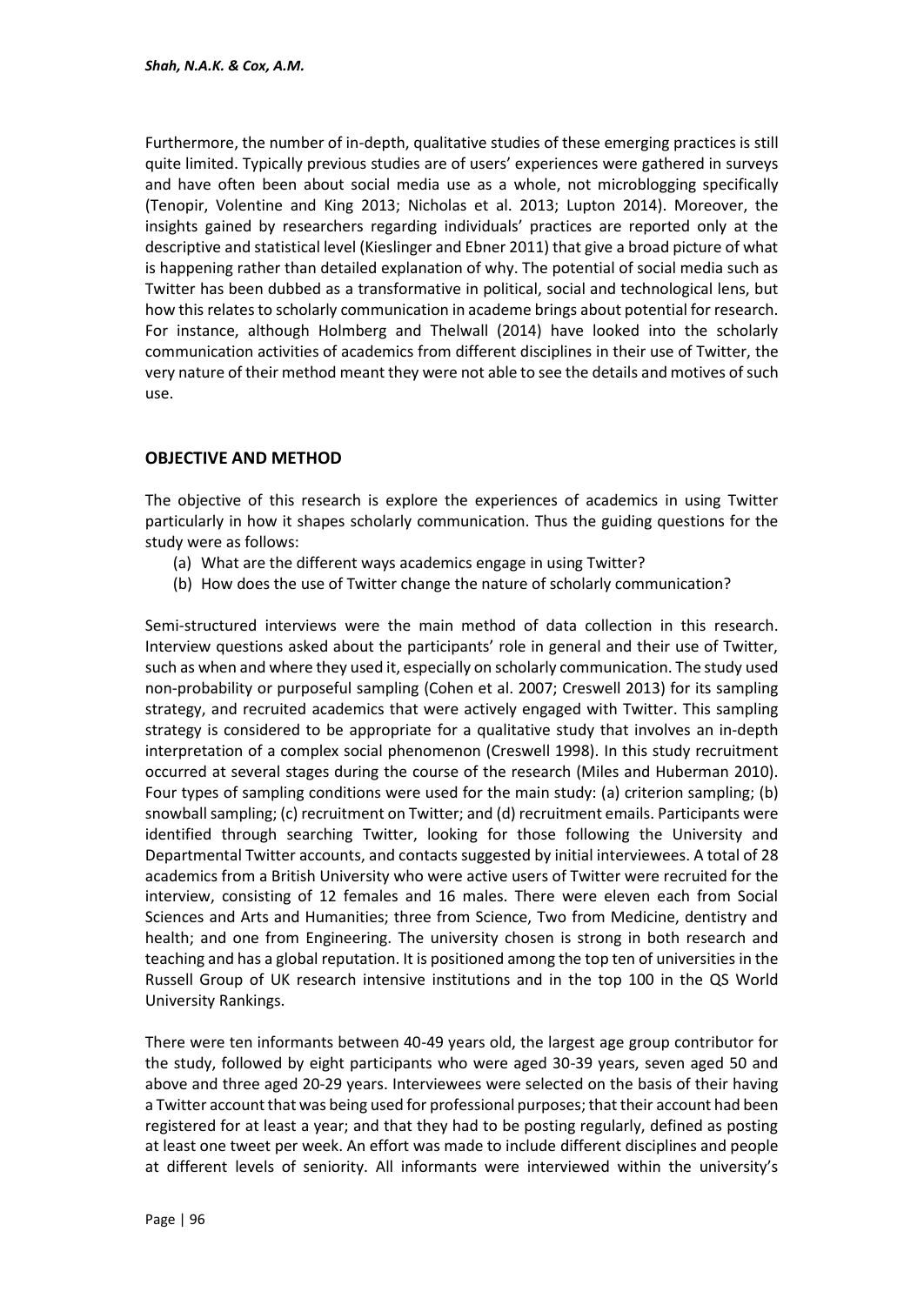premises for accessibility and convenience and most interviews were carried out in the participant's office. In total, the interviews ranged in duration from 45 minutes to 2 hours and 10 minutes and was guided by a semi-structured interview protocol. The researcher stopped recruiting participants for interviews when analysis suggested that theoretical saturation had been reached.

Participants were diverse in terms of disciplines, gender, age and levels of seniority. Table 1 gives an overview of the demographics of participants.

| Participant    | <b>Faculty</b>               | <b>Academic status</b> | Gender | Age       |
|----------------|------------------------------|------------------------|--------|-----------|
| 1              | Medicine                     | Professor              | Male   | 40-49     |
| $\overline{2}$ | <b>Arts &amp; Humanities</b> | Lecturer               | Female | 30-39     |
| 3              | Science                      | Professor              | Male   | 40-49     |
| 4              | <b>Arts &amp; Humanities</b> | Lecturer               | Female | 30-39     |
| 5              | <b>Arts &amp; Humanities</b> | Lecturer               | Female | 30-39     |
| 6              | <b>Arts &amp; Humanities</b> | Lecturer               | Male   | 30-39     |
| $\overline{7}$ | Social Science               | Senior Lecturer        | Female | 40-49     |
| 8              | Social Science               | <b>Research Fellow</b> | Male   | 30-39     |
| 9              | Social Science               | Professor              | Male   | 40-49     |
| 10             | Social Science               | University Teacher     | Male   | $50+$     |
| 11             | <b>Arts &amp; Humanities</b> | Lecturer               | Male   | $20 - 29$ |
| 12             | Engineering                  | <b>Research Fellow</b> | Female | 40-49     |
| 13             | <b>Arts &amp; Humanities</b> | University Teacher     | Male   | $20 - 29$ |
| 14             | Arts & Humanities            | Senior Lecturer        | Female | 40-49     |
| 15             | Social Science               | Professor              | Female | $50+$     |
| 16             | <b>Arts &amp; Humanities</b> | Lecturer               | Female | $20 - 29$ |
| 17             | Social Science               | Professor              | Female | $50+$     |
| 18             | <b>Arts &amp; Humanities</b> | <b>Research Fellow</b> | Male   | 30-39     |
| 19             | Social Science               | Senior Lecturer        | Male   | 30-39     |
| 20             | Science                      | Professor              | Male   | 40-49     |
| 21             | Science                      | Professor              | Male   | $50+$     |
| 22             | <b>Arts &amp; Humanities</b> | Senior Lecturer        | Male   | 40-49     |
| 23             | Social Science               | University Teacher     | Male   | $50+$     |
| 24             | Social Science               | Lecturer               | Female | 30-39     |
| 25             | Medicine                     | Lecturer               | Female | 40-49     |
| 26             | <b>Arts &amp; Humanities</b> | Professor              | Female | $50+$     |
| 27             | Social Science               | Professor              | Male   | $50+$     |
| 28             | Social Science               | Senior Lecturer        | Male   | 40-49     |

#### Table 1: Profile of Participants\*

\*M – Medicine; A& H – Arts & Humanities; S – Science; SS – Social Science

\*P – Professor; L – Lecturer; SL – Senior Lecturer; RF – Research Fellow; UT – University Teacher

To ensure the research was of a good quality, specific strategies were applied including credibility, transferability, confirmability and dependability to ensure consistency and strength of this qualitative research following Guba and Lincoln (1985), Creswell (1998) Creswell and Miller (2000). The following key approaches were used to enhance the research rigor and trustworthiness:

(a) Audit trail**:** The audit trail is important in establishing the credibility of a piece of research. In this study, systematic organisation of every document used for the purpose of research (e.g. ethical approval, information consent, participant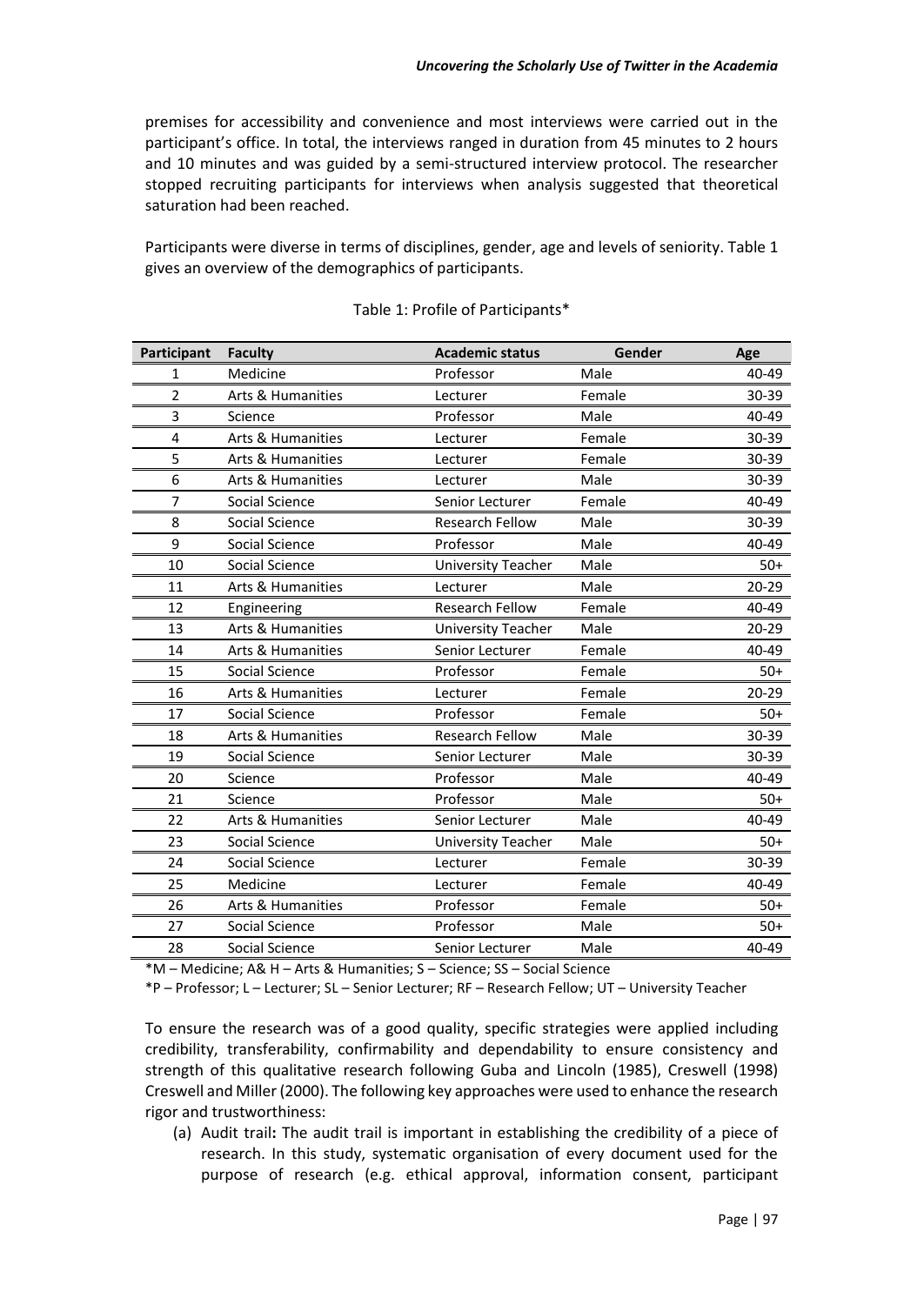information sheet, interviews questionnaires, interview transcripts, reflexive notes, codes and documentation of theme development) was maintained to form an audit trail. This was done to ensure transparency of the research process, especially when it will be reported to other people within and outside the university.

- (b) Member checking: the researcher constantly sought clarification through asking the participants about concepts that developed during interviews and to explain their reasons for such views, in order to develop a formative understanding of contextual meanings (Shenton 2004).
- (c) Peer review: This form of quality control was through peer and colleagues' reviews of presentations at conferences of the research and publications through double blind peer review.
- (d) Thick description of the phenomenon under study**:** This study sought credibility through its rich descriptions that provide detailed accounts of the research context which gives the reader a deeper sense of the phenomenon.
- (e) Examination of previous research findings**:** Silverman (2006) considered the key criterion of assessing the qualitative study is the ability to discuss the results and compare and evaluate them in relation to prior studies in the field.

A thematic approach was taken to data analysis (Braun and Clarke 2006). Thematic analysis is a technique commonly used in interpretive studies and has been claimed to be a "foundational method for qualitative analysis" (Boyatzis 1998; Braun and Clarke 2006). This form of analysis helps organize the detail of a rich dataset, highlighting what is common and where there are differences among the interviewees, and generating themes that describe the meaning of the data. Braun and Clarke's (2006) thematic analysis strategy consists of a six-step process: (a) data familiarization, (b) generation of initial codes, (c) searching for themes, (d) reviewing the themes, (e) naming themes, and (f) reporting findings. The approach here was a mixed approach with some codes derived from the literature and some grounded in the data. NVivo, the software for qualitative data analysis, was used to support the analysis process.

This study has developed a framework for understanding the academics' use and adoption of Twitter in higher education. It offers significant implications for experiences in similar contexts. The university and the academics could be considered to be fairly typical and the results might well be mirrored within similar research institutions (e.g. Russell Group universities) that have a similar environment. Further, a wide range of interviewees (i.e. of different gender, age, research disciplines, academic level of seniority) were involved in this study representing the typical range of experiences in academia.

# **RESULTS**

# **Academics' Use of Twitter**

The thematic analysis found five key themes relating to academic practice. The uses are as follows: creating a community of interest; keeping informed; creating digital identity; teaching; and regulating micro-breaks.

#### **(a) Creating a Community of Interest**

Not surprisingly, the primary reason why academics were attracted to Twitter was its promise as a means of communication. More than a purely social platform, Twitter was found to be a space for academic discussion, dissemination of research and social interaction, through which interviewees were able to share ideas and raise issues. This is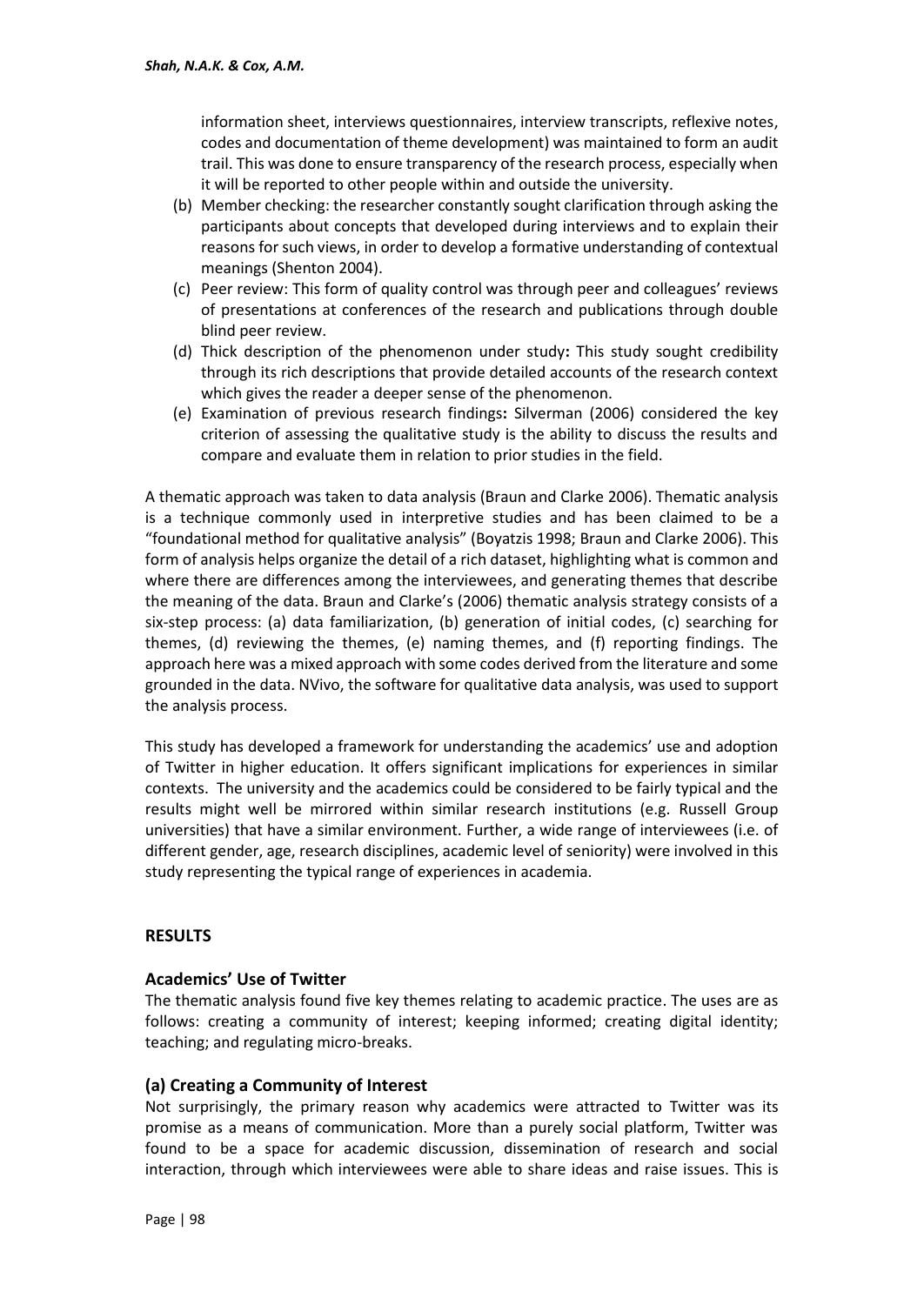interesting since this is a form of scholarly communication, but it is informal. Stylistically, Twitter's informality in relation to scholarly communication was felt to promote an accessible communication. As mentioned by one respondent:

"*[Twitter is a] good way of informalizing academic discourse, which can be alienating and […] overly formal […] Twitter can humanise what can be a very robotic process […] academic discourse can sometimes be […] purposely dense, and because [of] the concise nature of Twitter and because of its instantaneous nature I think it can be a necessarily loosening of that, which is potentially quite progressive."* [11L-A&H]

Central to Twitter's value to the interviewees was that it was able to maintain a supportive and inspiring community of interest.

"*I had a very supportive kind of community of shared interests and I still follow mostly probably historians and journalists, writers, things like that, so it's a community of likeminded people*." [4L-A&H]

"*I had very supportive, interesting interactions with all of these nice people who then introduced me to other people and it made it feel like an actual community of people rather than just […] somewhere where people broadcast*." [6L-A&H]

"*We had this conversation and… I think it went on for about half an hour or so… […] It was really cool! By the time I got to work I was all enthusiastic about research and ideas and thinking about things and in fact it inspired me to write a book about the experiences and ideas that came out of these discussions.*" [24L-SS]

The existence of a Twitter community around their topic enabled them to establish their own presence. They become *"visible to the community around what you study."* [16L-A&H]

As part of scholarly communication, Twitter engagement was seen to be an opportunity to disseminate research outputs. This is evidenced by times when the academics "…*tweet when I have a paper published…" [1P-M] or when "…a new journal article [is] out: I'll tweet a link to it!"* [8RF-SS]

This activity was quite purposive, but in keeping with the community feel they would also promote other people's work and general relevant news. In a way, Twitter was a means of *"signaling stuff"* or likened to a notice board.

"*So, I use it to disseminate not only my own research but new stories or other people's research in my area. But I also I think it is a fantastic learning resource for students' cause other people are doing the same academic, professional work in similar areas and I think you can learn about.*" [25L-M]

Accordingly, building a network of contacts was seen to be made easier by Twitter. This was especially important to early career researchers among interviewees. For instance, one could establish contacts prior to a conference to avoid the experience of arriving at the event not knowing anyone. Having encountered them on Twitter, it was easier to talk to people if they met in real life.

"*You start to make connections with some of their colleagues you haven't met, and so I have made acquaintances that way before and there have been occasions where I've met people in the School and had to say, 'It's good to see you. We've talked on Twitter lots of times before but it's the first time I've actually met you.*" [23UT-SS]

The network was able to create opportunities to participate in scholarly activities, which the participants thought would not have otherwise arisen. They did have a sense that hierarchical distance between academics had been reduced when they engaged in Twitter.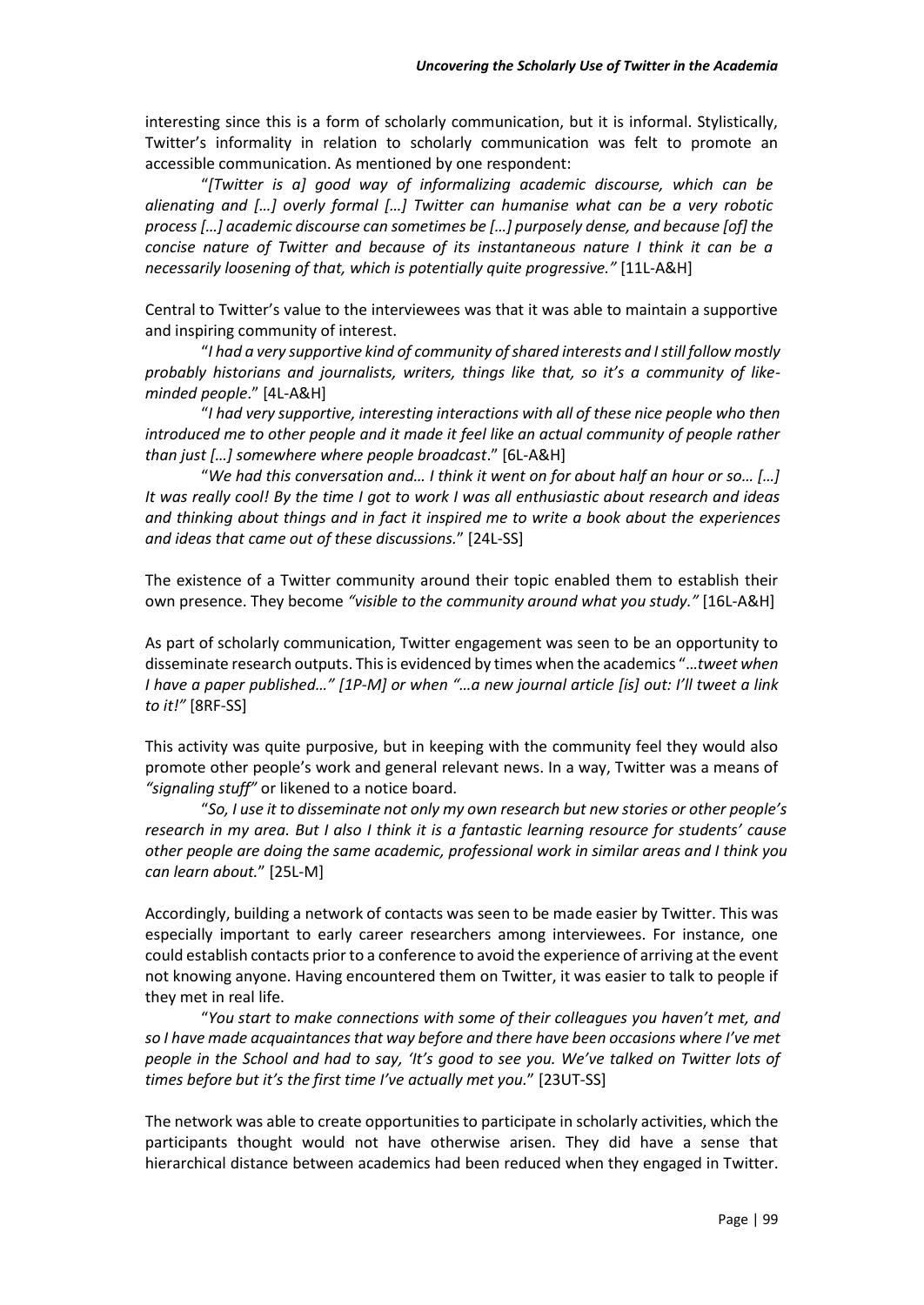As a result, collaborative and interdisciplinary opportunities widened for most participants. This was of particular importance in the minds of early career researchers since they are expected to widen their network and collaborate with academics.

Part of the appeal was the breadth of the community. It might include a handful of fellow scholars interested in a narrow topic; but it was likely to include journalists, funders and wider publics.

*"What Twitter does is connect me to […] the 15-other people in the world who are interested in the same thing. There's no way that I could come to work and meet two other people who read the article and have ideas about it, and what Twitter does it just make the world smaller*." [24L-SS]

A key aspect of Twitter was its ability to reach wider publics. The value of this reflected the growing imperative for research to reach beyond academia for wider impact. In fact, the respondents even mentioned that the community could include funders, which naturally is important for researchers.

Accordingly, it helped to create and document wider engagements with research, where impact was hard to measure. This advantage was seen to cut across disciplines.

*"So, it's easy in Engineering because, you know, they build buildings. They make sure buildings stay up and bridges stay up etc. How about poetry? […] Why is poetry useful? Well, it's because people like it, right, and it says something to them about their lives, but we must communicate with the public or else it's not useful."* [18FR-A&H]

*"So if […] I want to be able to demonstrate dissemination then I would probably put it out though Hootsuite so I then have the report saying this is how many people, this is the proportion from this country, from other countries.[…] In Arts and Humanities it's often less straightforward to demonstrate the impact of research because you're looking at something that's slightly less easy to pin down, so I think showing the public range of people, showing the numbers of people who might be looking at tweets, looking at websites and buying books and so on."* [5L-A&H]

"[…] *it generally demonstrates a kind of broad dissemination of research and work connected to your research beyond just the university academic environment. It's really important…"* [6L-A&H]

Engagement with communities was partly through the community of interest as a whole, but Twitter did enable specific activities that reached out to circles beyond academia:

"*One thing I did which is quite interesting was I took part in a Twitter interview with the group [of] kids from a school in London called [school name]. And this kind of, there must have been 20 tweets that day them asking me questions, me answering and the whole thing was done on Twitter*." [3P-S]

Such engagement might extend to wider civic engagement and involvement in local affairs. Several participants reflected on commenting on local current affairs, such as complaining about local services.

Twitter's ability to simultaneously talk to multiple audiences was a recurring sub-theme in interviewees' comments.

*"I can sit on this office and not leave for the whole day, because I have a lot to do; whereas with Twitter I can reach 800 people around the world in 30 seconds. I can't do that with email, I can't do that in a public lecture, I can't do that in the paper I have written, so it's an immediate way of touching lots of people, and I think, as an academic, we have a duty to have a dialogue and connect with people, and it's just another tool to do that." [1P-M]*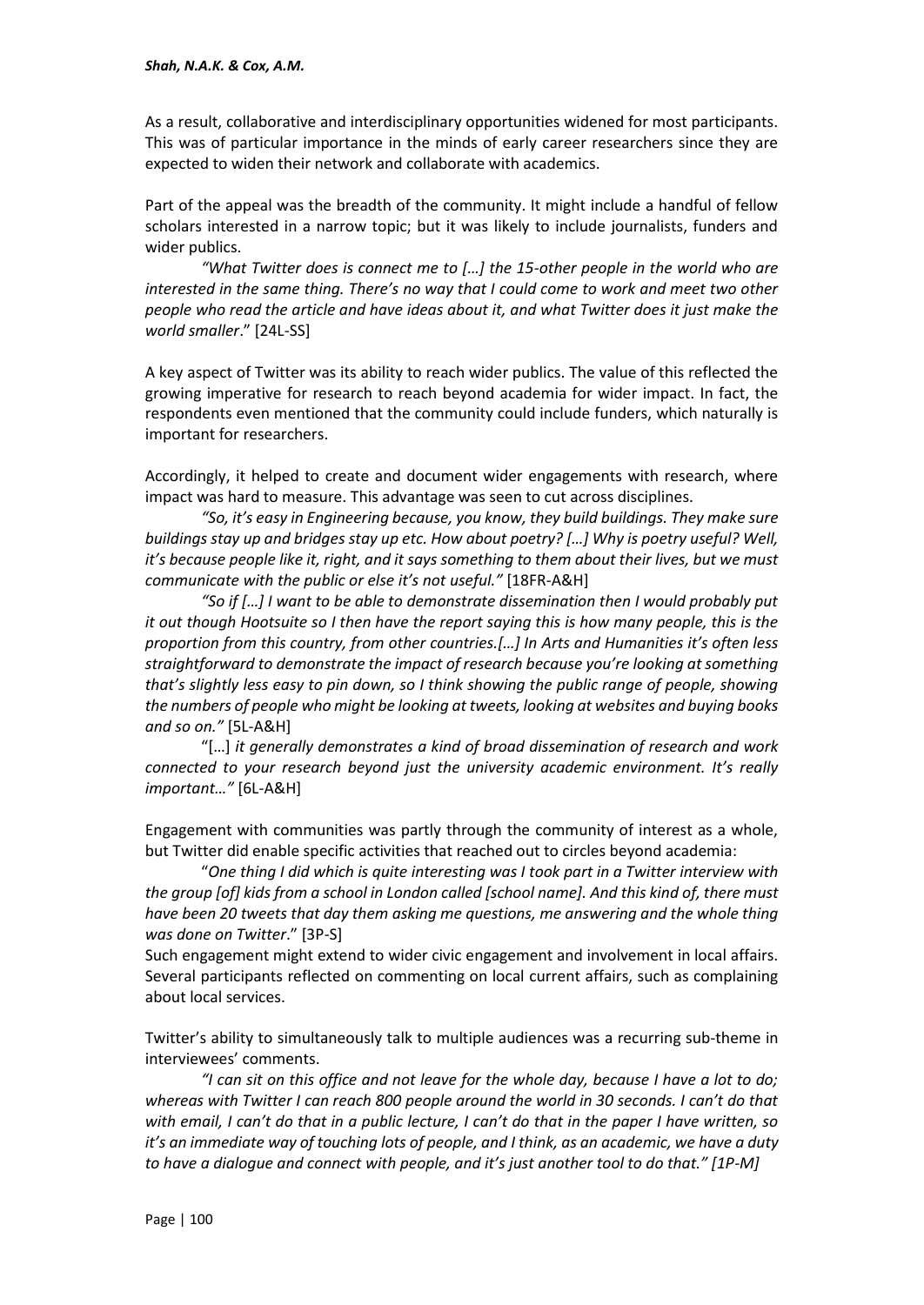As well as helping to create a community of interest, Twitter could also support specific collaborations, though this was mentioned less than creating a broad community of interest. For example, it was seen as helping maintain broad awareness among participants in a distributed project, or it could support direct collaboration on a joint project:

"*I first used Twitter in a very strange way, when it first appeared, to try to write a book with somebody. The idea was that we were going to tweet things to each other and slowly write a book, so I had a Twitter account with only one follower and that was completely private*." [9P-SS]

# **(b) Keeping Informed**

A natural corollary of participating in such a community around their field of interest, was that Twitter was seen as a channel through which they themselves kept informed and also a means of actively learning. In addition to networking and collaboration, participants in the study were also engaged in accessing or seeking information. This is based on their notion that it is a *"*…*a specialized news channel*…*"* [21P-S] or a *"…almost like a custom-made magazine…*" [27P-SS] The information accessed by the academics depended on the people that they 'follow' or those who 'follow' them.

*"Twitter is beneficial because I use it as a way of collecting information that I need…I do follow people who are going to provide information for me." [1P-M]*

It was seen as a way to keep up with current news and other personal interests. It minimized time and effort in information seeking, often being the first-place news was seen. It also fitted into routines of reading journals. It was felt to broaden people's reading, and encounter a broader range of views.

# **(c) Creating a Digital Identity**

Over time, participants had created a relatively pre-meditated digital identity on Twitter. The main common features of this identity were that they wished to present themselves as interesting, a valuable information source and as someone engaged with wider publics. Such identity presentation is still related to how they want to be seen as academics engaged in scholarly activities rather than mere social media user, and "*…someone who provides useful information to other people"* [12FR-E]. They sought to balance being professional and humanizing themselves.

*"Establishing yourself as a person who tweets interesting things, means probably that people are more likely than to engage with your books or your articles or your blog posts and that sort of thing, so it does help to increase the public reach of what I'm writing."* [4L-A&H]

Their Twitter activity was partly to self-consciously promote themselves, in a competitive environment.

*"My Twitter account is about me as a historian and author having a kind of public profile as me, sort of marketing of me. […] It is about building a kind of identity for you as a named author so that people will be interested in buying your next book."* [5L-A&H]

Twitter was used to amplify their other social media presence. More than half of interviewees mentioned using Twitter as a way of "*directing people to my blog" or " taking them to my website"*. Still, this is related to the scholarly communication and how they create and negotiate information sharing. Yet in keeping with the community, they also promoted colleagues, news related to their area and the university.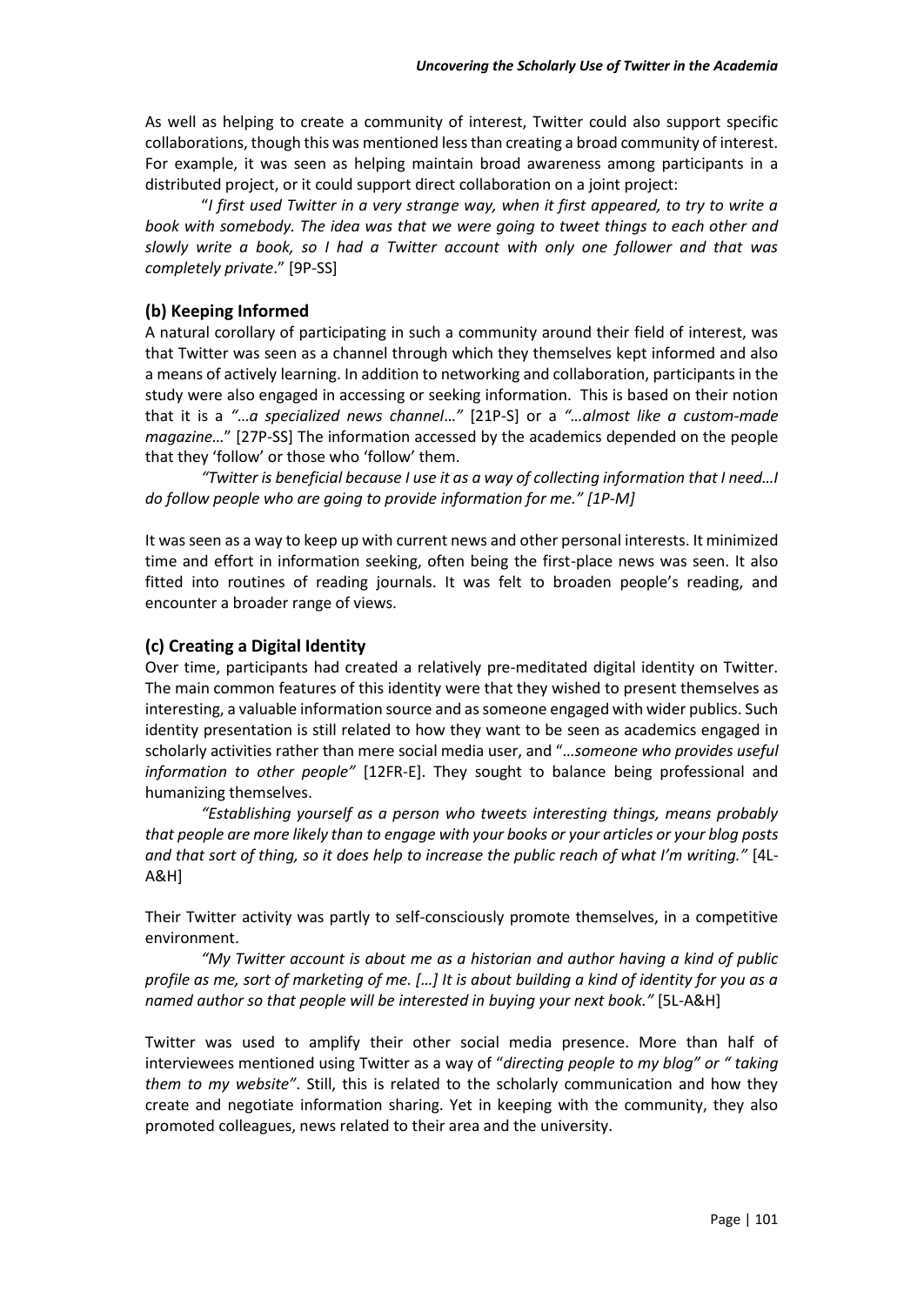# **(d) Teaching**

Being in the academe, the respondents of this study also had responsibilities as teachers in and out of the classroom. This use was linked to its use within scholarship. Creating a community of interest and projecting a digital identity, with a human side, encompassed drawing in current students and alumni to the community around their research interests. The desire to humanize themselves in their digital identity extended specifically to students. This is done by "…*build[ing] up like a kind of rapport with students so they can get to see you a little bit as a real person…"* [6L-A&H]

Twitter was also used directly in teaching. This was primarily through posting relevant news with a class hashtag and continuing classroom discussion.

*"For instance, if I was reading the Guardian and there was an article which I thought, 'Oh, that would be really interesting to my students on that module', I could tweet, put a hashtag that was the module code and went, you know, "[course name] students, you'll love this Guardian article" and tweeted it… I think it's a great way of sharing. […] Twitter […] has great potential to capture those fleeting moments of relevance to a module that happens outside the classroom."* [5L-A&H]

This engagement allows the academic as a teacher to communicate more frequently and longer than the normal class hours that they usually allot to students. This extended the interaction between staff and students, in a way that made for a more engaging form of what one interviewee dubbed "conversational learning".

*"As I say, it's conversational. It's conversational learning and… it takes you beyond the lecture theatre and it's actually a more efficient use of time, I think, rather than trying to make all these points when we're all together in the room. Everybody gets bored. You know, you can do them in little bites over a longer period."* [10UT-SS]

Connected to this Twitter was a means to answer questions and offer help and support. It was more efficient in that an email would just be one-to-one, but a tweet could be one-tomany.

*"Students just asking general questions and struggling with things, so having concerns about things that they tweet about and it means that you can help them and that you can do that in a way that you couldn't with email because they wouldn't email you to ask you about something but if they just post it generally and then not necessarily directing it to any one particular person then it means that you can help and support them in a kinder sort of subtle way."* [13UT-A&H]

In some subjects Twitter use was a professional practice that needed to be learned, so it naturally was a tool to teach directly in class and off the classroom.

# **(e) Micro-breaks**

Interestingly, participants mentioned about how they used Twitter as a past time, on top of the scholarly activities they were generally engaged with. According to them, Twitter filled gaps and down time, such as the journey to and from work.

*"Part of the reason may be that I started tweeting was because I commute… five*  days a week... and it is a train journey for about an hour so what tends to happen is I read all *my Twitter feeds and then I read the news and then I respond to my [feeds] on Twitter and probably post about the news. And that is kind of my hour's journey into work."* [16L-A&H]

"It's almost like twiddling your thumbs." [19SL-SS]

"I sometimes [browse Twitter] when I am in the toilet, or in the bath or waiting for a bus." [1P-M]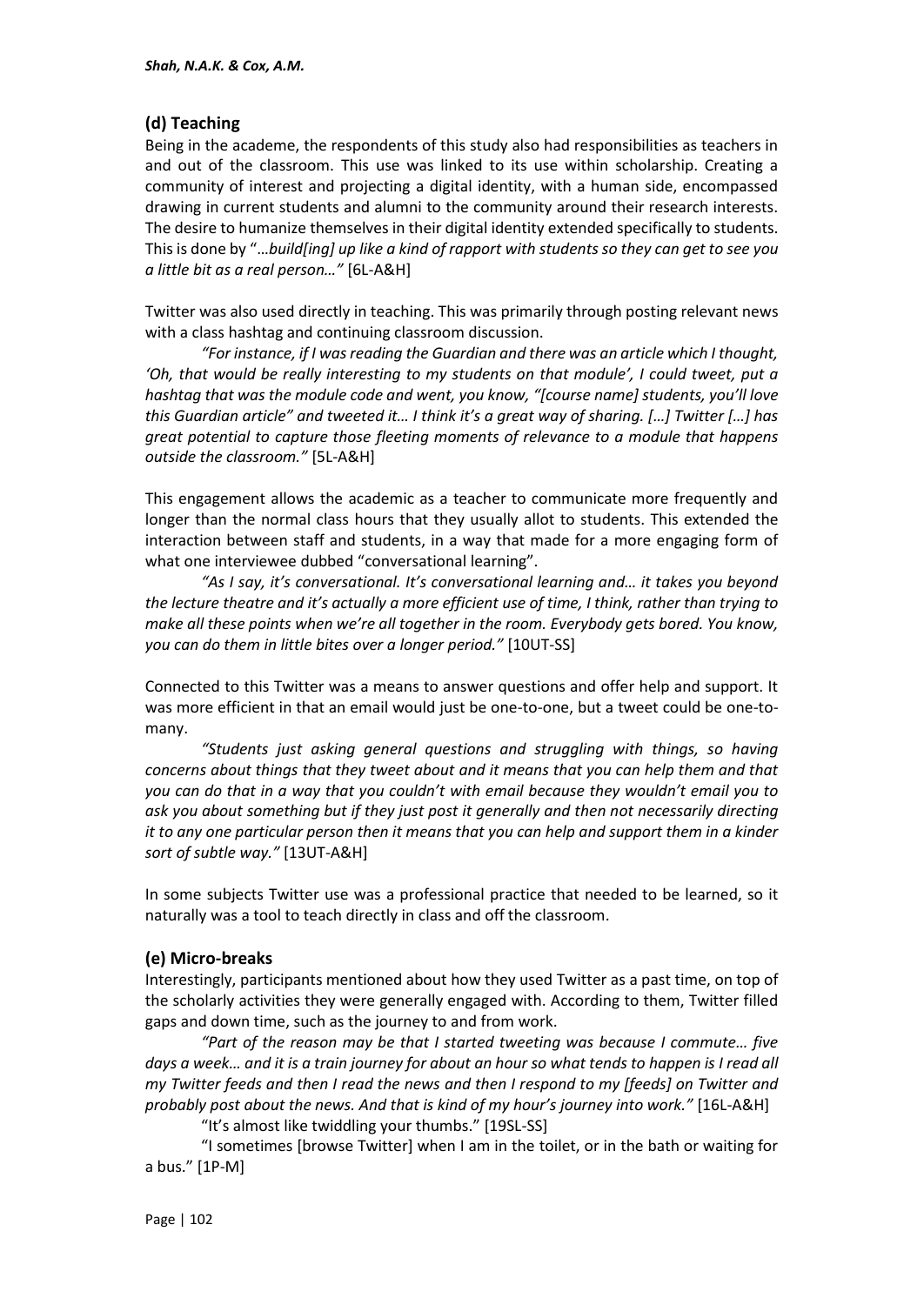But it could have a more positive value than simply filling down time. Twitter was a way to take a brief break from boring or taxing work, as they considered it "*as a release*". It was a break to more routine or tiresome tasks, particularly email. The researchers propose the term micro-break to describe this use.

*"When I have a kind of admin-type day, if I'm doing lots of bits, small things like emails, then I might well tweet in between, comment on things, retweet and so forth […] it's sort of when it fits into what I'm doing with other things."* [5L-A&H]

Working on something that required great concentration benefited from the small breaks offered by Twitter too.

*"I can be scrolling through the Twitter feed but it's just giving me a quick break from that sentence that I'm trying to write, that para[graph], that idea I'm trying to grapple with and while I'm having that break."* [2L-A&H]

Participants did see some risks in Twitter as a micro-break, as it could lead to procrastination or shallow concentration, contradicting scholarly academic activities.

# **DISCUSSION**

The academics in this study were Twitter enthusiasts who adopted the tool in various ways, especially for scholarly communication and for micro-breaks. This involved monitoring and tweeting frequently for research, for teaching and for personal interest. Twitter helped create and maintain communities of interest, encompassing fellow researchers, funders, the media, students and the public. Much activity within the community revolved around disseminating research outputs. Interviewees promoted their own research, but also the work of colleagues and developments relating to their field more generally. Scholars selfconsciously created a carefully crafted digital identity. Twitter was often used in conjunction with other social media, to amplify the message within the wider context of scholarly communication. It was also used to document engagements and the impact of dissemination. These findings are very much consistent with uses Veletsianos (2011) identified and with Lupton's (2014) findings for social media as a whole.

Twitter was a valued source of information, both academic and relating to general news and personal interest. Such activity was mostly in the context of content creation, usage and sharing of scholarly information. This confirms what Priem and Costello (2010) have argued about the potential of Twitter in measuring scholarly impact through communicating scientific articles to a wide audience. While various researchers have claimed that Twitter is often used as a backchannel during conferences (Holmberg and Thelwall 2014), the findings of this research suggest that Twitter is more than just that and not primarily based on time limited events (Veletsianos and Kimmons 2016). It actually has a role and impact in communicating and use of scholarly information. This practice links to a concern for presenting a digital public image that depicts the subject as an interesting, professional and personable character. Participants were keen not to be seen as old-fashioned academics in an ivory tower, rather through Twitter they wanted to be seen as interesting, open to wider publics and human. Furthermore, Twitter supports academics in their professional growth through the professional learning networks opportunities such as collaborations, sharing research ideas, teaching perspectives, offer and received feedback and learning about new technological tools from community of interest (Trust et al. 2017).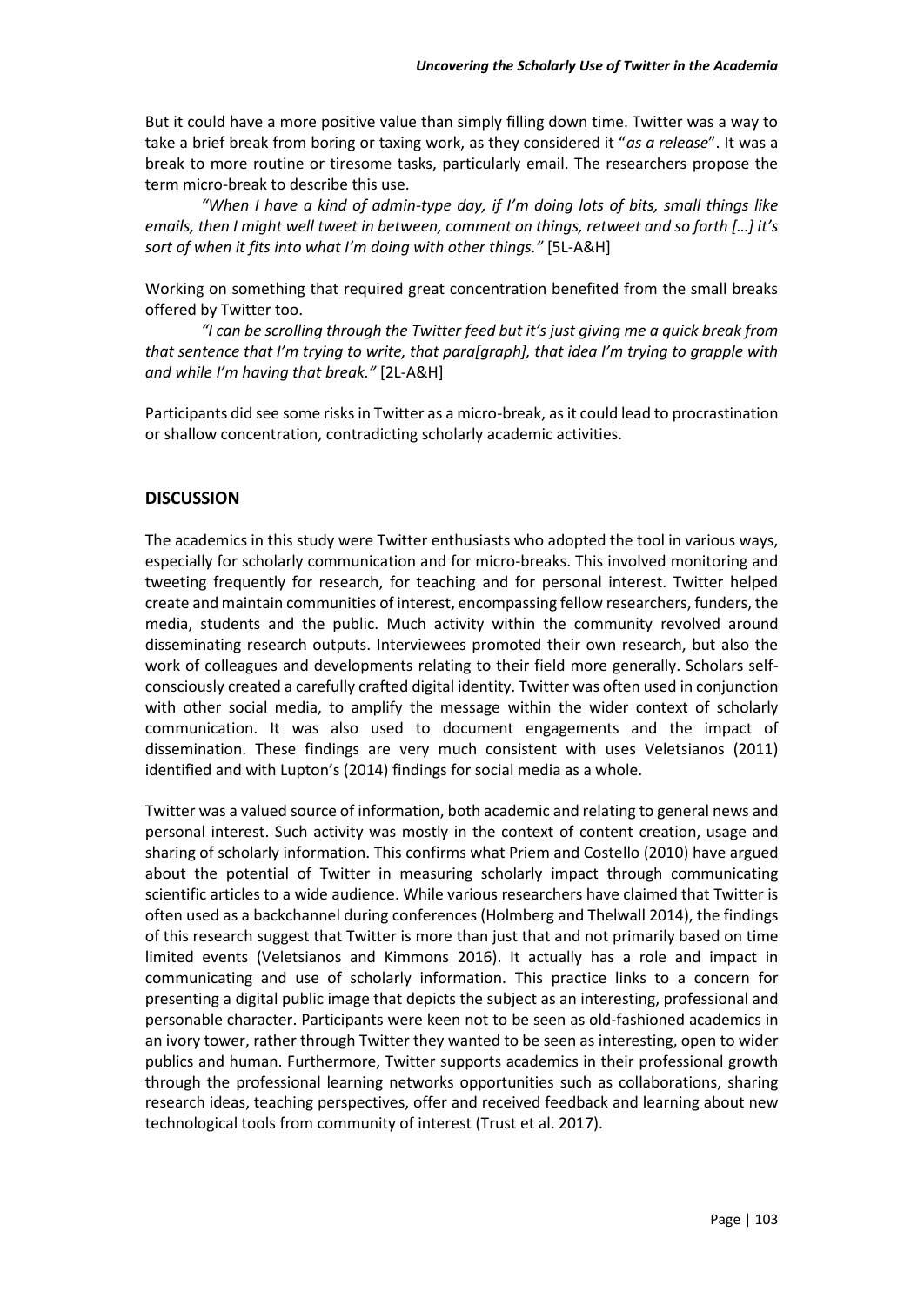Twitter has become a very popular social media platform. For some academics, like the interviewees in this study, it was genuinely transforming their communication: achieving the goals of "openness, collaboration, networking, engagement and transparency" defined by Weller (2011) as the attributes of the digital scholar. They worked more collaboratively, and not just with fellow academics, but also professionals and they connected more locally and globally. Their visibility in their field was greater. They did more high-quality research, disseminated the results more widely and had more evidence of impact. For this reason, Twitter seems to be an engaging activity among these academics, which is related to the point of Holmberg and Thelwall (2014) that some disciplines are still apprehensive of the purpose and use of Twitter in their academic activities. On the contrary, this was not the case among Italian academics since there were more of them who use ResearchGate and LinkedIn than Twitter and other social media (Manca and Ranieri 2017). Moreover, Twitter was most valuable to early career researchers to create visibility and a supportive network. Such motivations, including maintaining and widening networks were also mentioned by Donelan (2016) when he looked into the professional development and networking opportunities in academia.

However, participants also expressed a range of concerns around reputational risk, distraction, information quality and privacy. Interviewees were enthusiastic and evangelistic about using Twitter. Yet a small minority of academic staff in this institution were actively posting on Twitter, a pattern also seen by Gu and Widen-Wuff (2010). A number of the ways interviewees had adopted and used Twitter, suggest reasons why it was only a minority interest at this institution. Although technology enthusiasts and early adopters, interviewees had taken a long time to work out how to use Twitter, suggesting that it was not easy to fit it in with other practices and there was also a barrier of initial skepticism. Also, interviewees were commonly using Twitter to amplify other social media use. So those without a web site or blog would find less use for it. This is related to the discussion of Mahrt, Weller and Peters (2014) on the Twitter uptake of academics, which mainly included tweeting during conferences and posting URLs linked to their scholarly activities or publications. Use of Twitter was primarily being used to create a profile in a research community. Those with an existing strong community profile or lacking a strong research interest which they wanted to promote would not need it. Twitter use was particularly popular among those who wanted to prove impact, where it was otherwise hard to demonstrate.

Furthermore the evidence suggested that realizing the value of Twitter took a considerable investment of time and effort. Users were typically people who self-identified as technology enthusiasts and early adopters, and coupled their use of Twitter with other social media. This is a minority profile. The informality of Twitter improved the freedom of academic discourse, but there were perceived to be considerable reputational risks around not adopting a positive, professional tone. Again, care had to be taken in maintaining professional relations with students on Twitter. Using Twitter was often time consuming and distractive; it could create information overload. So, use was surrounded by a number of concerns that had to be carefully managed, as Lupton (2014) has suggested. Reflecting on these factors gives us a more balanced perspective on Twitter use, than simply reiterating the discourse around digital scholarship in an unqualified way.

# **CONCLUSION**

This study contributes to addressing the call from Veletsianos and Kimmons (2016) for more interpretive and qualitative studies of the scholarly use of Twitter. It has presented the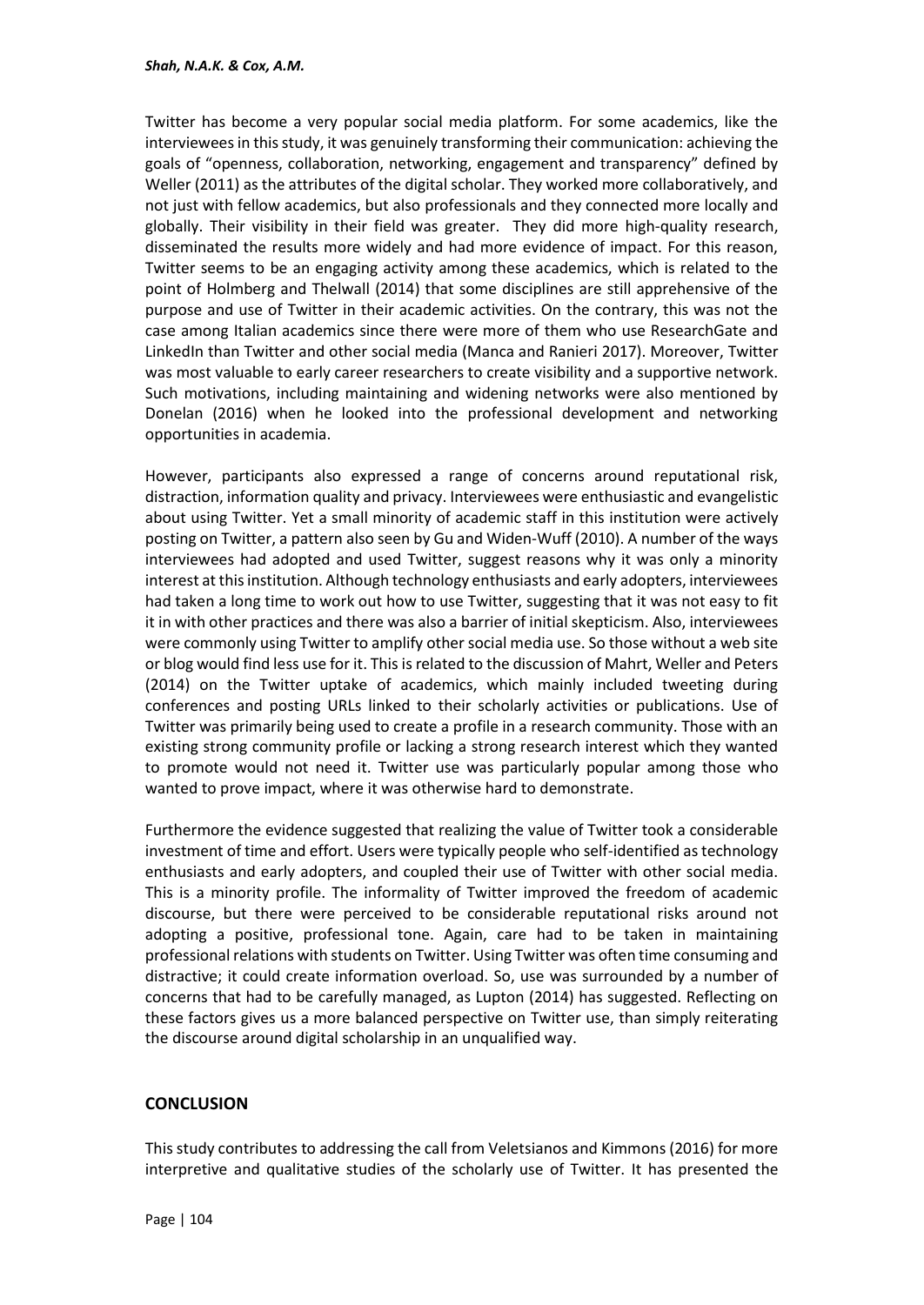results of a study of Twitter use in a British University, based on in-depth interviews of 28 academics. It was found that Twitter was valued for its ability to support a broad community of interest around interviewees' subject area. This also meant it was a valued information source, especially in the context of creation, usage and sharing of scholarly information. For the participants something of the concept of digital scholarship (Weller 2011) or networked participatory scholarship (Veletsianos and Kimmons 2012) was being realized. The paper also proposes the concept of micro-break, to describe how Twitter was used as a short, but productive interruption to boring or demanding tasks. Finally, the paper also makes a contribution by offering insights into why Twitter use, despite these advantages, remains a minority practice: such as the strong link to amplifying other social media, the time it demands to use it and perceived reputational risks.

While this was a study only of academics in one institution, the results are largely consistent with other findings in the literature, suggesting that the results are not unrepresentative. Nevertheless, the current findings do prompt directions for future research. On the one hand, more detailed studies of practices of Twitter use could bring together a comparison of self-reported explanations of activity from qualitative data and quantitative evidence about the time, location and content of Twitter postings. Equally, on the other hand, survey based studies exploring the low adoption of Twitter in institutions as a whole would be of value.

In terms of practical implications, for those seeking to promote the use of Twitter in HE, two areas stand out as where activity might focus: Firstly, reducing the effort of gaining familiarity with Twitter and, secondly, reducing the sense of risk that surrounds Twitter use. Many institutions already have social media use guidelines. While technically not hard to use, know how about using it effectively is of value, so training in this would reduce the barriers to Twitter use. Another useful strategy would be promoting awareness through identifying role models, such as the people in the interviewees in this study, who have direct experience of the benefits of Twitter use. However, it seems that Twitter use involves a commitment to openly sharing many aspects of professional work, that is a fundamental cultural change. It is hard to see how training by itself, would convert people to its use, unless a lot of other pre-conditions exist.

# **ACKNOWLEDGEMENT**

This research received no specific grant from any funding agency in the public, commercial, or not-for profit sectors. There are no conflicts of interest involving either of the authors of this paper.

# **REFERENCES**

- Alderton, E., Brunsell, E. and Bariexca, D. 2011. The end of isolation. *MERLOT Journal of Online Learning and Teaching,* Vol.7, no.3: 354–365.
- Braun, V. and Clarke, V. 2006. Using thematic analysis in psychology. *Qualitative Research in Psychology,* Vol.3, no.2: 77–101. Available at: http://dx.doi.org/10.1191/ 1478088706qp063oa.
- Borgman, C.L., and Furner, J. 2002. Scholarly communication and bibliometrics. *Annual Review of Information Science and Technology,* Vol.36, no.1: 2-72.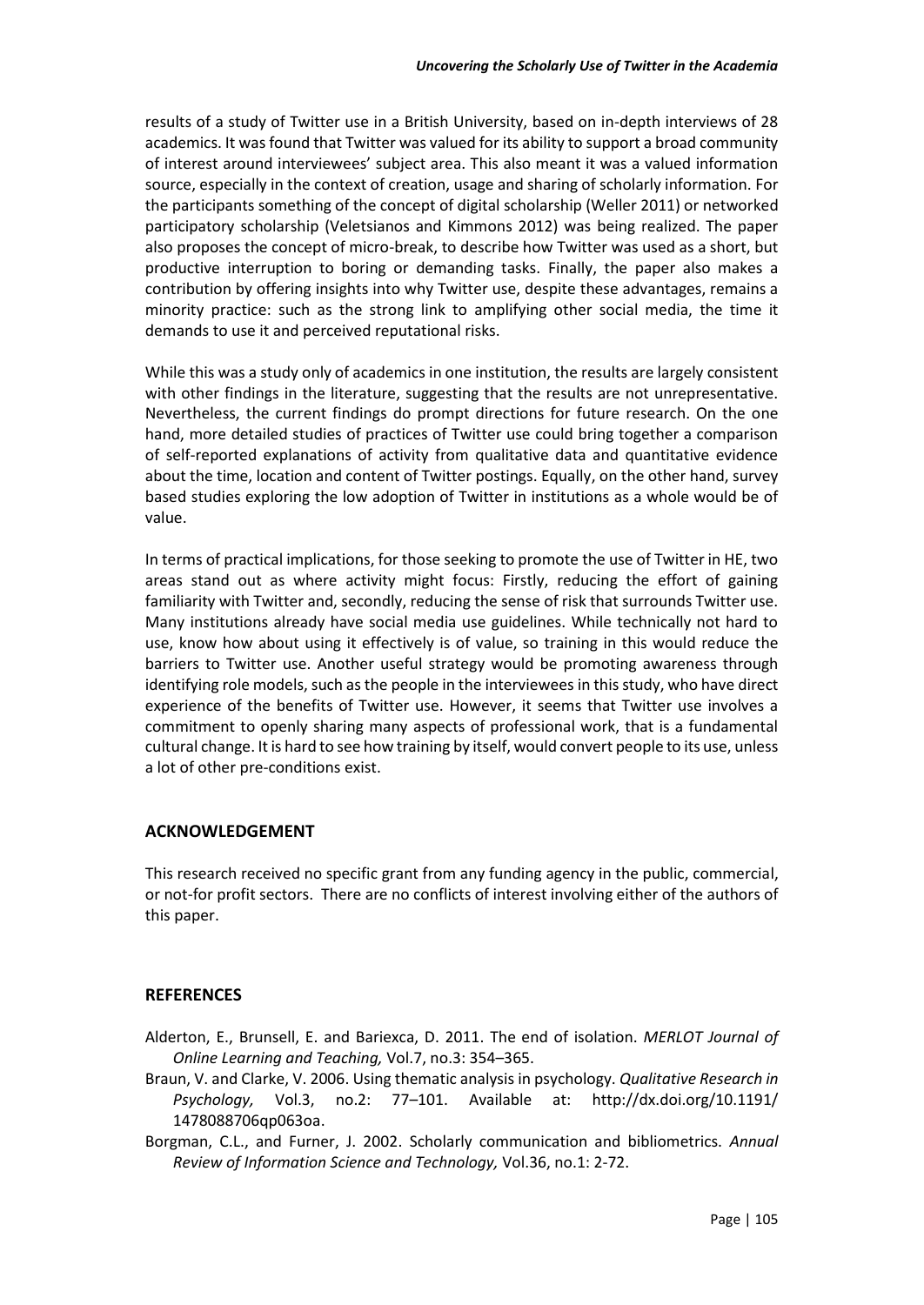- Boyatzis, R. 1998. *Transforming qualitative information: Thematic analysis and code development*. Thousand Oaks, CA: Sage Publications.
- Donelan, H. 2016. Social media for professional development and networking opportunities in academia. *Journal of Further and Higher Education*, Vol.40, no.5: 706-729.
- Dunlap, J. C. and Lowenthal, P. R. 2009. Tweeting the night away: Using Twitter to enhance social presence. *Journal of Information Systems,* Vol.20, no.2: 129-135.
- Ebner, M., Lienhardt, C., Rohs, M. and Meyer, I. 2010. Microblogs in higher education A chance to facilitate informal and process-oriented learning? *Computers and Education,*  Vol. 55, no.1: 92–100. http://doi.org/10.1016/j.compedu.2009.12.006.
- Ellison, N. B., Steinfield, C. and Lampe, C. 2011. Connection strategies: Social capital implications of Facebook-enabled communication practices. *New Media & Society,* Vol. 13, no.6: 873–892. Available at: http://doi.org/10.1177/1461444810385389.
- Foroughi, A. 2011. A research framework for evaluating the effectiveness of implementations of social media in higher education. *Online Journal for Workforce Education and Development,* Vol. 5, no.1: 5.
- Graham, T.W. 2000. Scholarly communication. *Serials,* Vol.13, no.1: 3-11.
- Greenhow, C. and Robelia, B. 2009. Informal learning and identity formation in online social networks. *Learning, Media and Technology,* Vol. 34, no.2: 119–140. Available at: http://doi.org/10.1080/17439880902923580.
- Greenhow, C. and Gleason, B. 2014. Social scholarship: Reconsidering scholarly practices in the age of social media. *British Journal of Educational Technology,* Vol.45: 392–402. Available at: http://doi.org/10.1111/bjet.12150
- Gu., F., and Widen-Wulff, G. 2010. Scholarly communication and possible changes in the context of social media: A Finnish case study. The Electronic Library, Vol.29, no.6: 726- 776.
- Guba, E., Lincoln, Y., Denzin, N., and Lincoln, Y. 1998. *The landscape of qualitative research: Theories and issues*. London: Sage Publications.
- Halliday, L. 2001. Scholarly communication, scholarly publication and the status of emerging formats. *Information Research,* Vol. 6, no.4. Available at: http://www.informationr.net/ir/6-4/paper111.html.
- Holmberg, K., and Thelwall, M. 2014. Disciplinary differences in Twitter scholarly communication. *Scientometrics,* Vol. 101, no. 2: 1027-1042. Available at: https://link.springer.com/article/10.1007/s11192-014-1229-3.
- Holotescu, C. and Grosseck, G. 2008. Using microblogging in education. Case Study: Cirip.ro. *Procedia - Social and Behavioral Sciences,* Vol.1, no.1: 495–501. Available at: doi:10.1016/j.sbspro.2009.01.090.
- Junco, R., Heiberger, G. and Loken, E. 2011. The effect of Twitter on college student engagement and grades. *Journal of Computer Assisted Learning*, Vol.27, no.2: 119–132. Available at: http://doi.org/10.1111/j.1365-2729.2010.00387.x.
- Kieslinger, B. and Ebner, M. 2011. A Qualitative approach towards discovering microblogging practices of scientists. *Proceedings of the Interactive Collaborative Learning (ICL) 2011 Conference*, Pieštany, Slovakia: 51-57. Available at: doi: 10.1109/ICL.2011.6059547.
- Kirkup, G. 2010. Academic blogging: academic practice and academic identity. *London Review of Education*, Vol.8, no.1: 75–84. Available at: http://doi.org/10.1080/14748460903557803.
- Letierce, J., Passant, A., Decker, S. and Breslin, J. G. 2010. Understanding how Twitter is used to spread scientific messages. Paper presented at the *Web Science Conference*, Raleigh, NC, USA. April 26-27, 2010. Available at: http://journal.webscience.org/314/.
- Lupton, D. 2014. *'Feeling better connected': Academics' use of social media*. Canberra: News & Media Research Center, University of Canberra.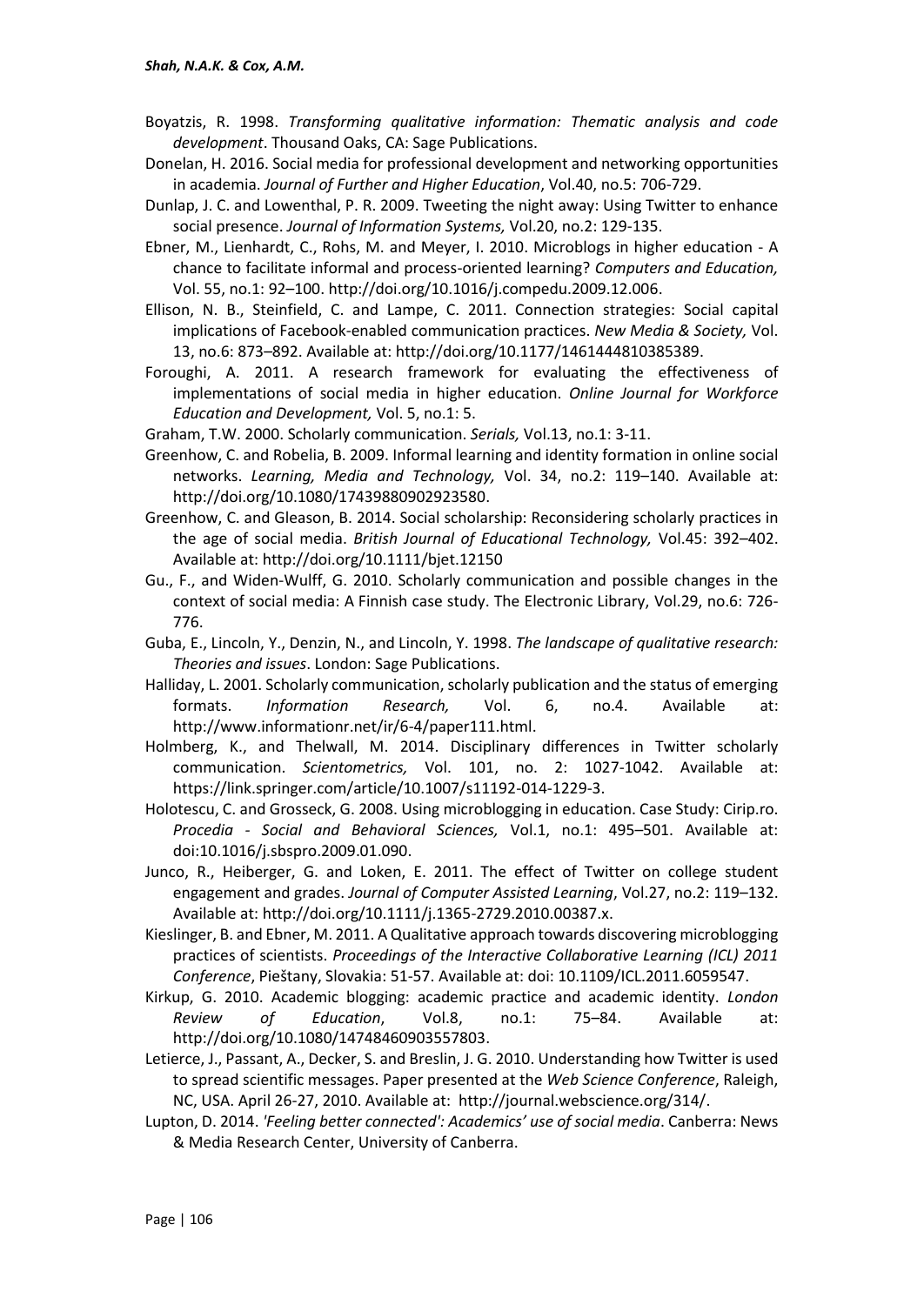- Mahrt, M., Weller, K., and Peters, I. 2014. Twitter in scholarly communication. In *Twitter and Society,* K. Weller, A. Bruns, J. Burgess, M. Mahrt, and C. Puschmann. (Eds.). NY: Peter Lang Publishing, Inc.: 399-410.
- Manca, S., and Ranieri, M. 2017. Networked scholarship and motivations for social media use in scholarly communication. *International Review of Research in Open and Distributed Learning,* Vol.18 no.2: 123-138.
- Miles, M. and Huberman, A. 1994. *Qualitative data analysis: An expanded sourcebook*. Thousand Oaks: Sage.
- Nicholas, D., Watkinson, A., Boukacem-Zeghmouri, C., Rodríguez-Bravo, B., Xu, J., Abrizah, A., Świgoń, M. and Herman, E. 2017, Early career researchers: Scholarly behaviour and the prospect of change. *Learned Publishing*, 30: 157–166. Available at: doi:10.1002/leap.1098.
- Nicholas, D., Watkinson, A. and Christensen, R. 2013. *Trust and authority in scholarly communications in the light of the digital transition: Final Report*, NY: Alfred P. Sloan Foundation. Available at: http://ciber-research.eu/download/20140115- Trust\_Final\_Report.pdf.
- Nicholas, D. and Rowlands, I. 2011. Social media use in the research workflow. *Information Services and Use*, Vol.31, no.1-2: 61–83. Available at: http://doi.org/10.3233/ISU-2011- 0623.
- Page, R. 2012. The linguistics of self-branding and micro-celebrity in Twitter: The role of hashtags. *Discourse & Communication*, Vol.6, no.2: 181-121. Available at : http://doi.org/10.1177/1750481312437441.
- Pepe, A. and Mayernik, M. S. 2011. The use of microblogging for field-based scientific research. *Proceedings of the Annual Hawaii International Conference on System Sciences*: 1666–1675. Available at: http://doi.org/10.1109/HICSS.2012.589
- Pearce, N., Weller, M., Scanlon, E. and Kinsley, S. 2010. Digital scholarship considered: How new technologies could transform academic work. *E in Education*, Vol.16, no.1: 33–44.
- Pearson, E. 2009. All the World Wide Web's a stage: The performance of identity in online social networks. *First Monday*, Vol. 14, no. 2: Available at: http://firstmonday.org/htbin/cgiwrap/bin/ojs/index.php/fm/article/viewArticle/2162.
- Priem, J. and Costello, K. L. 2010. How and why scholars cite on Twitter. *Proceedings of the American Society for Information Science and Technology Annual Meeting*, Vol.47, no.1: 1-4. Available at: doi: 10.1002/meet.14504701201.
- Reuben, R. 2008. *The use of social media in higher education for marketing and communications: A guide for professionals in higher education.* Available at: http://www.fullerton.edu/technologyservices/\_resources/pdfs/social-media-in-highereducation.pdf.
- Rinaldo, S.B., Laverie, D.A. and Tapp, S. 2011. Learning by tweeting: Using Twitter as a pedagogical tool. *Journal of Marketing Education,* Vol.33: 193–203. Available at: http://doi.org/10.1177/0273475311410852.
- Rowlands, I., Nicholas, D., Russell, B., Canty, N. and Watkinson, A. 2011. Social media use in the research workflow. *Learned Publishing,* Vol.24, no.3: 183–195. Available at: http://doi.org/10.1087/20110306.
- Selwyn, N. 2007. The use of computer technology in university teaching and learning: A critical perspective. *Journal of Computer Assisted Learning*, Vol.23: 83–94. Available at: http://doi.org/10.1111/j.1365-2729.2006.00204.x.
- Selwyn, N. 2009. The digital native: Myth and reality. *Aslib Proceedings*, Vol.61, no.4: 364- 379. http://doi.org/10.1108/00012530910973776.
- Selwyn, N. 2012. Social media in higher education. In A. Gladman (Ed.), *The Europa world of learning*: 1-9. London, UK: Routledge.